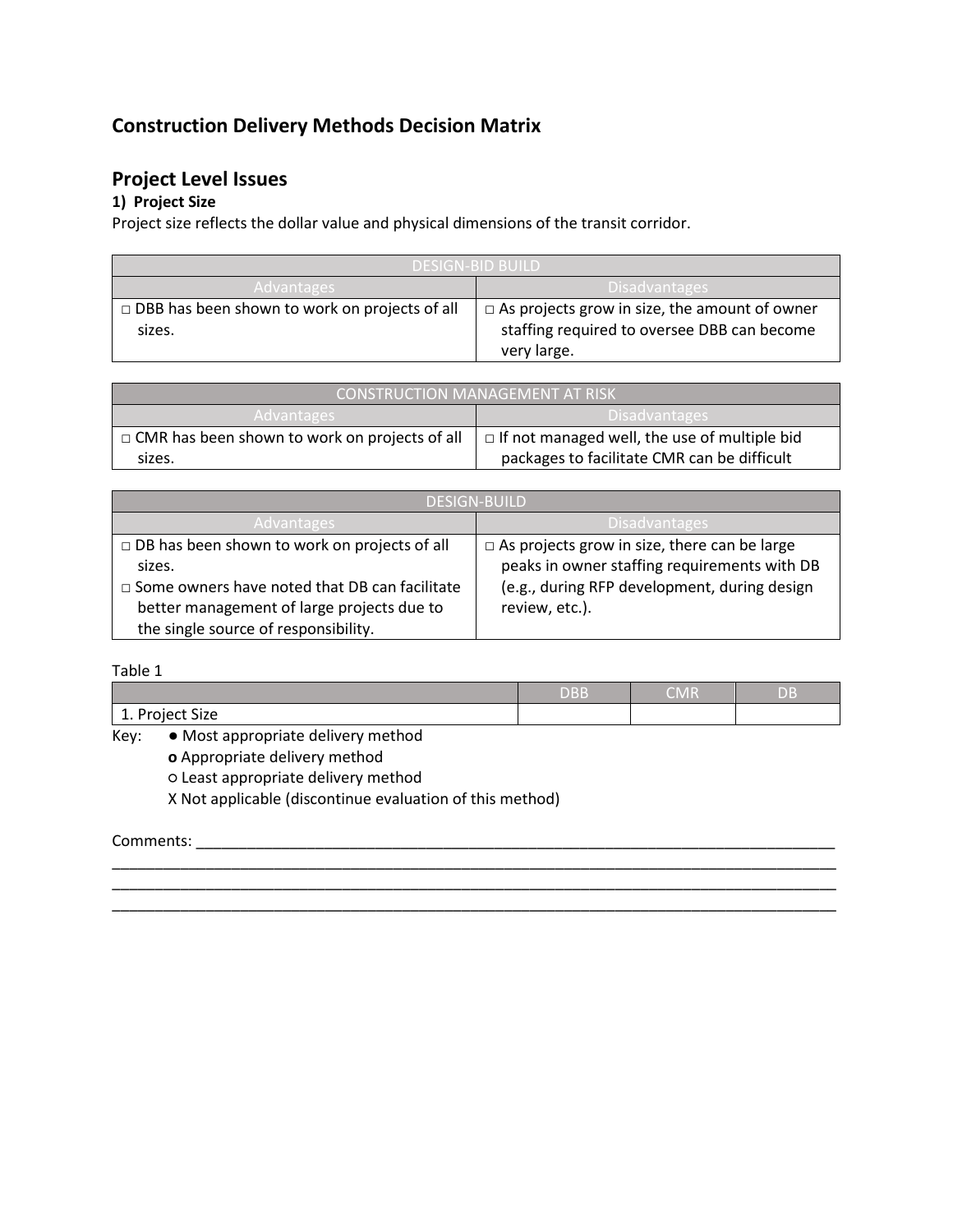#### **2) Cost**

This issue represents several aspects of project cost like ability to handle budget restrictions, early and precise cost estimation and consistent control of projects.

| <b>DESIGN-BID-BUILD</b>                              |                                                        |  |  |
|------------------------------------------------------|--------------------------------------------------------|--|--|
| <b>Advantages</b>                                    | <b>Disadvantages</b>                                   |  |  |
| □ Costs are known at bid time, before                | $\Box$ Construction costs are not fixed (or locked in) |  |  |
| construction begins.                                 | until design is 100% complete.                         |  |  |
| $\Box$ Project can benefit from low-bid procurement. | $\Box$ Constructability advice and contractor          |  |  |
| $\Box$ Project can benefit from unit price bidding   | innovations are not available to save cost until       |  |  |
| because quantities are defined prior to              | post bid.                                              |  |  |
| procurement.                                         | □The DBB process is prone to change orders and         |  |  |
|                                                      | cost growth after award.                               |  |  |

| <b>CONSTRUCTION MANAGEMENT AT RISK</b>                                                                                                                                                                                                                                                                                                                                                                                                       |                                                                                                                                                                                                                                      |  |  |
|----------------------------------------------------------------------------------------------------------------------------------------------------------------------------------------------------------------------------------------------------------------------------------------------------------------------------------------------------------------------------------------------------------------------------------------------|--------------------------------------------------------------------------------------------------------------------------------------------------------------------------------------------------------------------------------------|--|--|
| <b>Advantages</b>                                                                                                                                                                                                                                                                                                                                                                                                                            | <b>Disadvantages</b>                                                                                                                                                                                                                 |  |  |
| $\Box$ CMR can be used in conjunction with a GMP<br>pricing structure, which can be useful in<br>negotiating and controlling costs<br>$\Box$ If open book pricing can be used, all costs will<br>be known by the owner.<br>$\Box$ Costs will be known earlier when compared to<br>DBB.<br>$\Box$ Early constructor involvement or construction<br>advice can lead to cost savings through value<br>engineering and constructability reviews. | $\Box$ If multiple bid packages are used, the overall<br>project cost could grow if later bid packages<br>cost more than estimated.<br>$\Box$ If a GMP pricing structure is used, owners may<br>have some difficulty in negotiation. |  |  |

| <b>DESIGN-BUILD</b>                                   |                                                 |  |
|-------------------------------------------------------|-------------------------------------------------|--|
| Advantages                                            | <b>Disadvantages</b>                            |  |
| $\Box$ If a lump sum pricing structure is used, costs | $\Box$ If a lump sum pricing structure is used, |  |
| will be fixed early in the project development        | constructors must develop prices before plans   |  |
| process.                                              | are 100% complete and therefore must            |  |
| $\Box$ DB has been shown to have lower average cost   | assume some risk in pricing.                    |  |
| growth than DBB or CMR.                               |                                                 |  |

#### Table 2 – Cost Advantages/Disadvantages Summary

|         | <b>DBB</b> | . IVI F | DĖ |
|---------|------------|---------|----|
| 2. Cost |            |         |    |

\_\_\_\_\_\_\_\_\_\_\_\_\_\_\_\_\_\_\_\_\_\_\_\_\_\_\_\_\_\_\_\_\_\_\_\_\_\_\_\_\_\_\_\_\_\_\_\_\_\_\_\_\_\_\_\_\_\_\_\_\_\_\_\_\_\_\_\_\_\_\_\_\_\_\_\_\_\_\_\_\_\_\_\_\_ \_\_\_\_\_\_\_\_\_\_\_\_\_\_\_\_\_\_\_\_\_\_\_\_\_\_\_\_\_\_\_\_\_\_\_\_\_\_\_\_\_\_\_\_\_\_\_\_\_\_\_\_\_\_\_\_\_\_\_\_\_\_\_\_\_\_\_\_\_\_\_\_\_\_\_\_\_\_\_\_\_\_\_\_\_ \_\_\_\_\_\_\_\_\_\_\_\_\_\_\_\_\_\_\_\_\_\_\_\_\_\_\_\_\_\_\_\_\_\_\_\_\_\_\_\_\_\_\_\_\_\_\_\_\_\_\_\_\_\_\_\_\_\_\_\_\_\_\_\_\_\_\_\_\_\_\_\_\_\_\_\_\_\_\_\_\_\_\_\_\_

Key: ● Most appropriate delivery method **o** Appropriate delivery method ○ Least appropriate delivery method X Not applicable (discontinue evaluation of this method)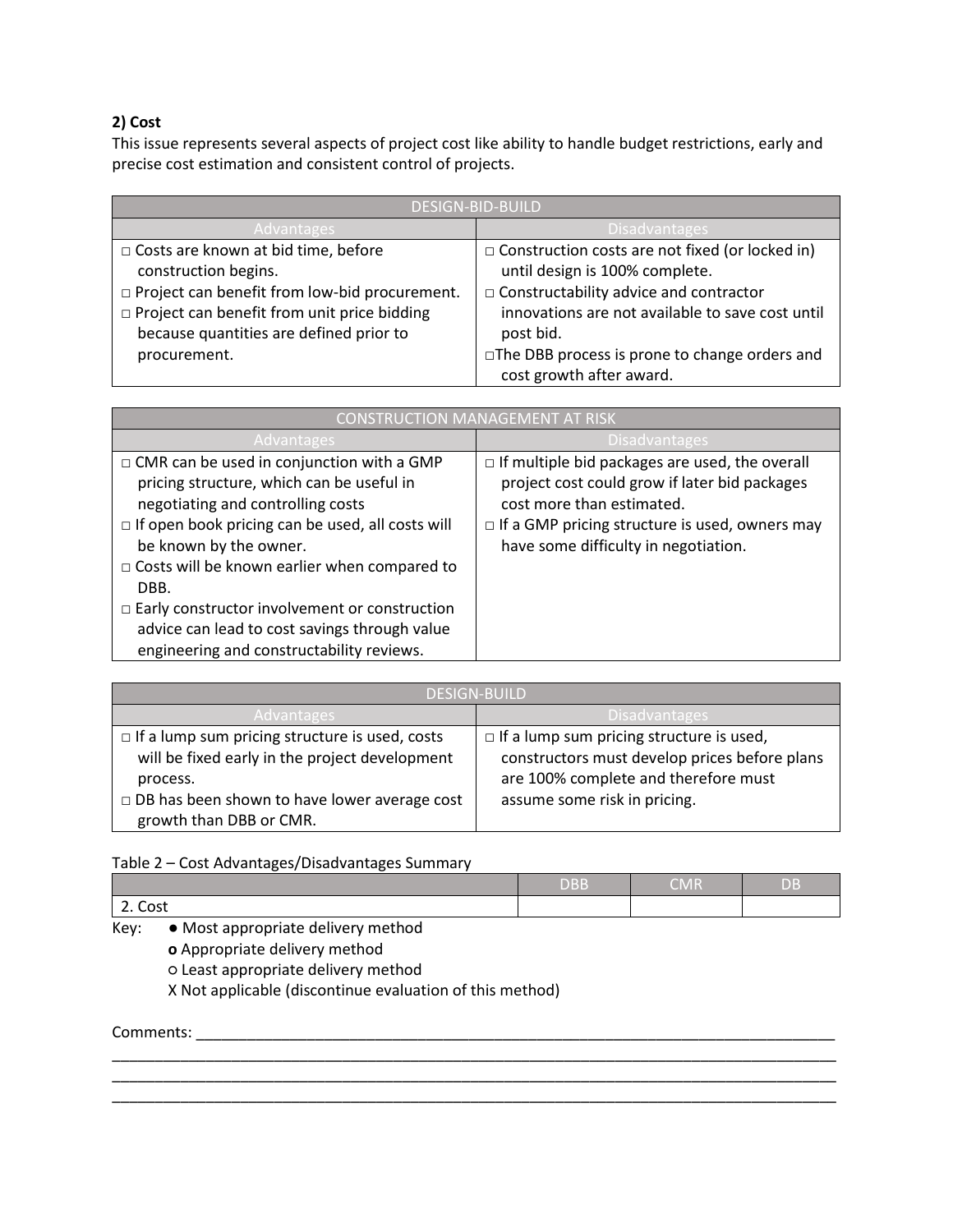#### **3) Schedule**

This factor shows two aspects of project schedule and includes both the ability to shorten the schedule and the opportunity to control and prevent time growth.

| <b>DESIGN-BID-BUILD</b> |                                                                                                                                                                                                            |  |
|-------------------------|------------------------------------------------------------------------------------------------------------------------------------------------------------------------------------------------------------|--|
| 'Advantages             | <b>Disadvantages</b>                                                                                                                                                                                       |  |
| $\Box$ None             | $\Box$ Likely to yield longest delivery schedule.<br>$\Box$ Likely to yield the highest schedule growth.<br>$\Box$ There is a lack of opportunity to compress<br>schedule due to the linear nature of DBB. |  |

| CONSTRUCTION MANAGEMENT AT RISK                                         |                                                         |  |
|-------------------------------------------------------------------------|---------------------------------------------------------|--|
| <b>Disadvantages</b><br>Advantages                                      |                                                         |  |
| $\Box$ Facilitates fast-tracking or the ability to bid                  | $\Box$ Risk that overlapping design and construction    |  |
| multiple design packages.<br>packages may create delays if not properly |                                                         |  |
| □ Studies have shown that CMR is faster on                              | coordinated.                                            |  |
| average than DBB, but slower than DB.                                   | $\Box$ Fast-tracking schedule will require owner effort |  |
|                                                                         | in design and construction reviews.                     |  |

| <b>DESIGN-BUILD</b>                                                                                                                                                                                                                                                                                                                                              |                                                                                                                                                                                                                    |  |  |
|------------------------------------------------------------------------------------------------------------------------------------------------------------------------------------------------------------------------------------------------------------------------------------------------------------------------------------------------------------------|--------------------------------------------------------------------------------------------------------------------------------------------------------------------------------------------------------------------|--|--|
| Advantages                                                                                                                                                                                                                                                                                                                                                       | <b>Disadvantages</b>                                                                                                                                                                                               |  |  |
| $\Box$ Provides a single point of responsibility (DB<br>contractor) for schedule control.<br>$\Box$ Provides early schedule certainty.<br>$\Box$ Historically, provides the least schedule<br>growth.<br>$\Box$ Provides opportunities for flexibility in schedule<br>compression.<br>$\Box$ Studies have shown that DB is faster on<br>average than DBB or CMR. | $\Box$ Owner will sacrifice the checks and balances of<br>having 100%-complete design prior to start of<br>construction.<br>$\Box$ Rapid schedule will require owner effort in<br>design and construction reviews. |  |  |

Table 3 – Schedule Advantages/Disadvantages Summary

|      |                                     | <b>DBB</b> | CMR | <b>DB</b> |
|------|-------------------------------------|------------|-----|-----------|
|      | 3. Schedule                         |            |     |           |
| Key: | • Most appropriate delivery method  |            |     |           |
|      | o Appropriate delivery method       |            |     |           |
|      | o Least appropriate delivery method |            |     |           |

\_\_\_\_\_\_\_\_\_\_\_\_\_\_\_\_\_\_\_\_\_\_\_\_\_\_\_\_\_\_\_\_\_\_\_\_\_\_\_\_\_\_\_\_\_\_\_\_\_\_\_\_\_\_\_\_\_\_\_\_\_\_\_\_\_\_\_\_\_\_\_\_\_\_\_\_\_\_\_\_\_\_\_\_\_

\_\_\_\_\_\_\_\_\_\_\_\_\_\_\_\_\_\_\_\_\_\_\_\_\_\_\_\_\_\_\_\_\_\_\_\_\_\_\_\_\_\_\_\_\_\_\_\_\_\_\_\_\_\_\_\_\_\_\_\_\_\_\_\_\_\_\_\_\_\_\_\_\_\_\_\_\_\_\_\_\_\_\_\_\_

\_\_\_\_\_\_\_\_\_\_\_\_\_\_\_\_\_\_\_\_\_\_\_\_\_\_\_\_\_\_\_\_\_\_\_\_\_\_\_\_\_\_\_\_\_\_\_\_\_\_\_\_\_\_\_\_\_\_\_\_\_\_\_\_\_\_\_\_\_\_\_\_\_\_\_\_\_\_\_\_\_\_\_\_\_

X Not applicable (discontinue evaluation of this method)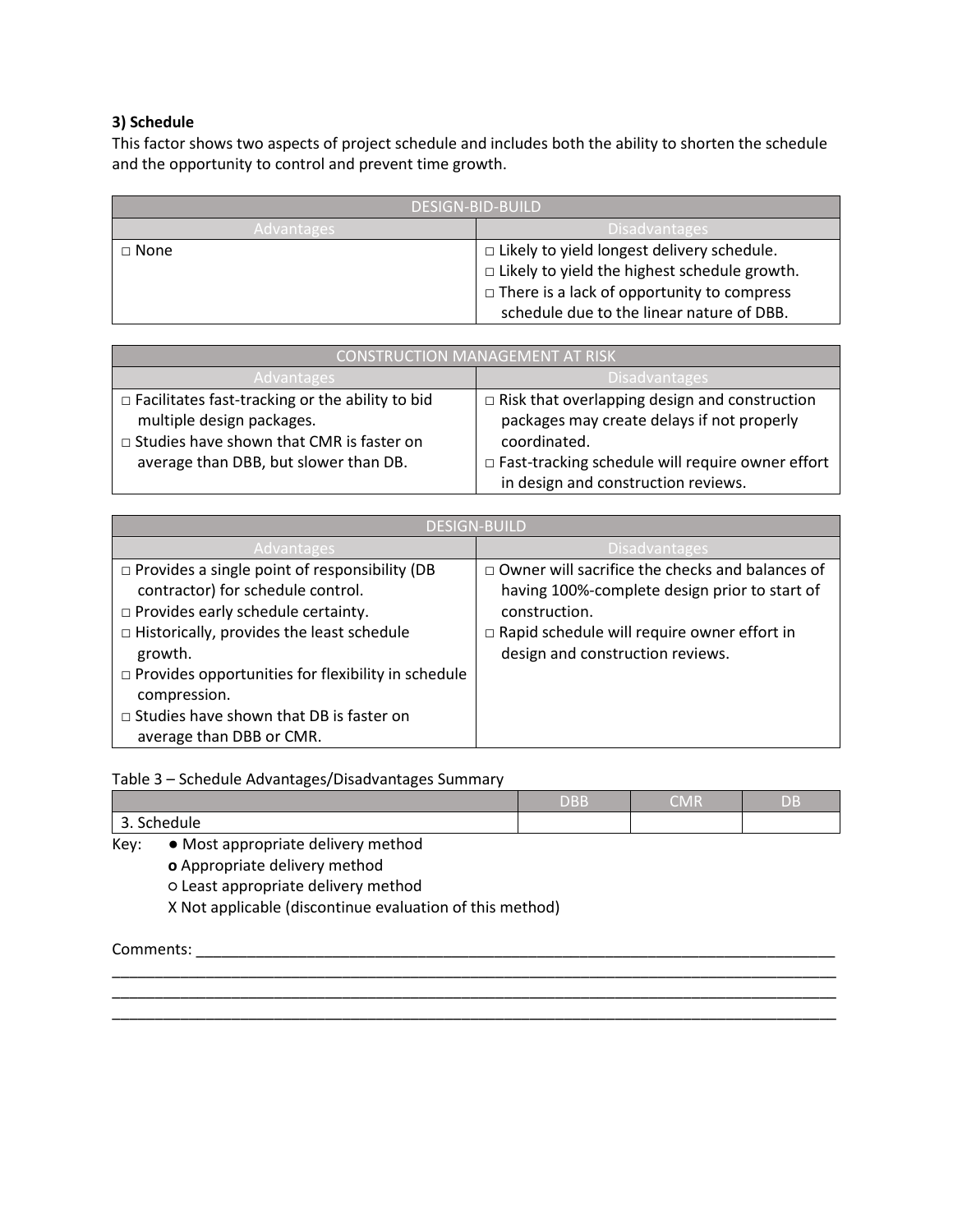#### **4) Risk Management**

The issue details methods to cope with project uncertainties that are inherent to each delivery method. For more detailed guidance, please see Tier 3 for risk-based approach to selecting project delivery methods.

| <b>DESIGN-BID-BUILD</b>                                  |                                           |  |
|----------------------------------------------------------|-------------------------------------------|--|
| <b>Advantages</b>                                        | 'Disadvantages                            |  |
| □ Provides historically well-defined and well-           | □ Constructor cannot participate in risk  |  |
| understood risk management processes.                    | management during design.                 |  |
| $\Box$ Prescriptive designs and specifications allow for | □ Constructor's ability to manage risk is |  |
| greater detail in risk allocation.                       | constrained by low-bid procurement.       |  |

| <b>CONSTRUCTION MANAGEMENT AT RISK</b>         |                                               |  |
|------------------------------------------------|-----------------------------------------------|--|
| 'Advantages,                                   | Disadvantages                                 |  |
| $\Box$ Construction manager understands and    | $\Box$ Risk management process can be more    |  |
| participates in risk management process during | complex due to separate design, construction, |  |
| design.                                        | and construction management contracts.        |  |

| <b>DESIGN-BUILD</b>                            |                                                      |  |
|------------------------------------------------|------------------------------------------------------|--|
| Advantages                                     | ' Disadvantages                                      |  |
| $\Box$ Single point of responsibility for risk | $\Box$ Owner may lose come ability to participate in |  |
| management in design & construction.           | the risk management process.                         |  |

Table 4 – Risk Management Advantages/Disadvantages Summary

|                                                     | <b>NDD</b><br>JD D | CMR | DB |
|-----------------------------------------------------|--------------------|-----|----|
| $\sim$ $\cdot$<br>'anagement<br><b>Risk</b><br>Mana |                    |     |    |

\_\_\_\_\_\_\_\_\_\_\_\_\_\_\_\_\_\_\_\_\_\_\_\_\_\_\_\_\_\_\_\_\_\_\_\_\_\_\_\_\_\_\_\_\_\_\_\_\_\_\_\_\_\_\_\_\_\_\_\_\_\_\_\_\_\_\_\_\_\_\_\_\_\_\_\_\_\_\_\_\_\_\_\_\_

- Key: Most appropriate delivery method
	- **o** Appropriate delivery method

○ Least appropriate delivery method

X Not applicable (discontinue evaluation of this method)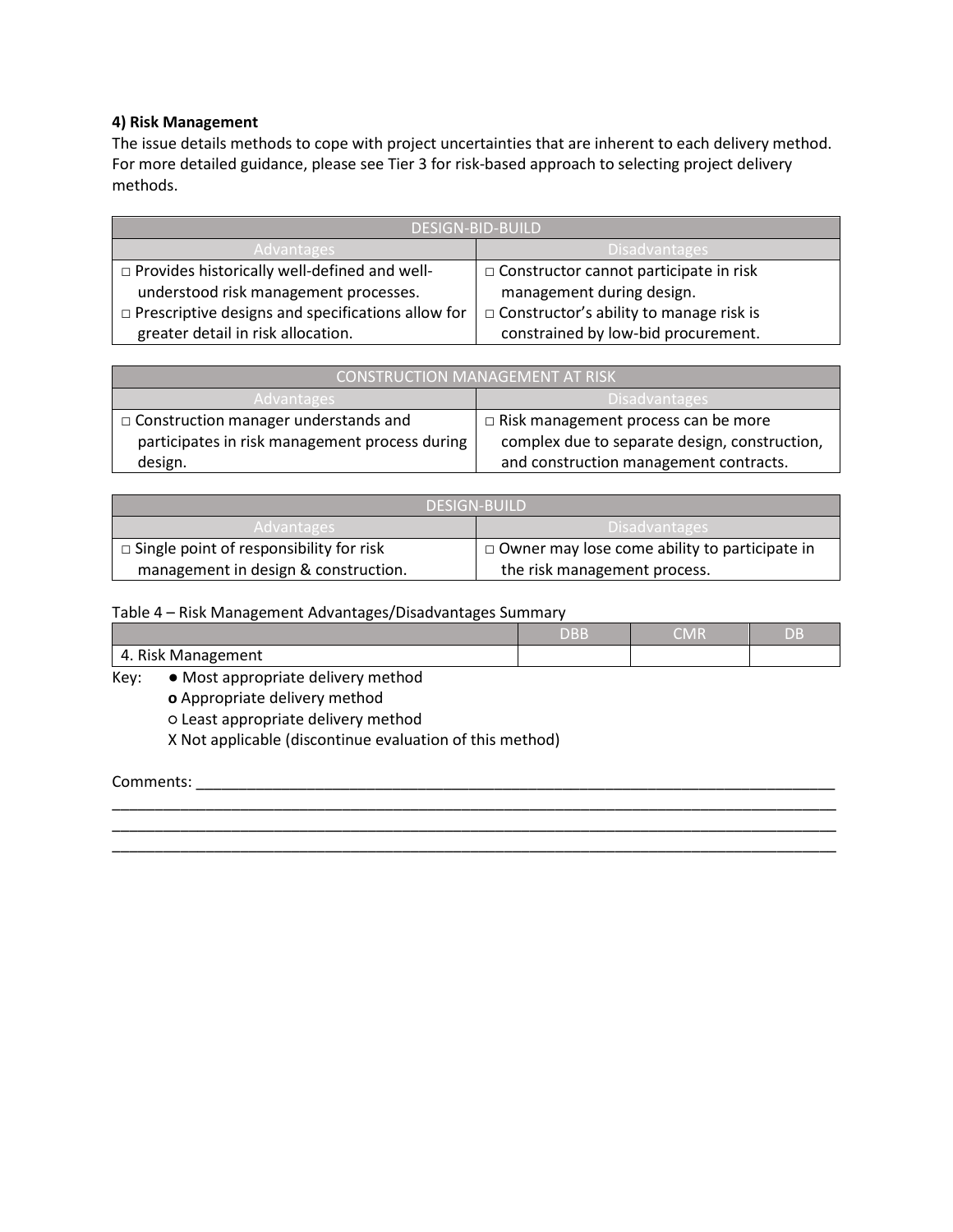#### **5) Risk Allocation**

Each project delivery method has inherent risk-allocation characteristics. The overarching goal should be to select the project delivery method with the best ability to assign project risks to the parties in the best position to manage them.

| DESIGN-BID-BUILD                                                                                     |                                                                                                      |  |
|------------------------------------------------------------------------------------------------------|------------------------------------------------------------------------------------------------------|--|
| 'Advantages                                                                                          | 'Disadvantages                                                                                       |  |
| $\Box$ A clear risk allocation has been established due<br>to history of use and statutory case law. | $\Box$ Constructor cannot participate in risk-allocation<br>discussions during design.               |  |
|                                                                                                      | $\Box$ Conflicts can exist in risk allocation between<br>separate design and construction contracts. |  |

| <b>CONSTRUCTION MANAGEMENT AT RISK</b>                   |                                                       |  |
|----------------------------------------------------------|-------------------------------------------------------|--|
| Advantages                                               | Disadvantages                                         |  |
| □ Construction Manager understands and                   | $\Box$ Conflicts can exist in risk allocation between |  |
| participates in risk allocation during design.           | separate design, construction and construction        |  |
| $\Box$ Prescriptive designs and specifications allow for | management contracts.                                 |  |
| greater detail in risk allocation.                       |                                                       |  |

| <b>DESIGN-BUILD</b>                                                                                                                                           |                                                                                             |  |
|---------------------------------------------------------------------------------------------------------------------------------------------------------------|---------------------------------------------------------------------------------------------|--|
| Advantages                                                                                                                                                    | Disadvantages                                                                               |  |
| $\Box$ Provides a single party for risk allocation in<br>both design and construction.<br>$\Box$ Design-builder owns risk for design errors and<br>omissions. | $\Box$ Risks must be allocated through conceptual<br>design and performance specifications. |  |

Table 5 – Risk Allocation Advantages/Disadvantages Summary

|      |                                    | DBB | CMR | DB |
|------|------------------------------------|-----|-----|----|
|      | 5. Risk Allocation                 |     |     |    |
| Kev: | • Most appropriate delivery method |     |     |    |
|      | o Appropriate delivery method      |     |     |    |

\_\_\_\_\_\_\_\_\_\_\_\_\_\_\_\_\_\_\_\_\_\_\_\_\_\_\_\_\_\_\_\_\_\_\_\_\_\_\_\_\_\_\_\_\_\_\_\_\_\_\_\_\_\_\_\_\_\_\_\_\_\_\_\_\_\_\_\_\_\_\_\_\_\_\_\_\_\_\_\_\_\_\_\_\_

\_\_\_\_\_\_\_\_\_\_\_\_\_\_\_\_\_\_\_\_\_\_\_\_\_\_\_\_\_\_\_\_\_\_\_\_\_\_\_\_\_\_\_\_\_\_\_\_\_\_\_\_\_\_\_\_\_\_\_\_\_\_\_\_\_\_\_\_\_\_\_\_\_\_\_\_\_\_\_\_\_\_\_\_\_

○ Least appropriate delivery method

X Not applicable (discontinue evaluation of this method)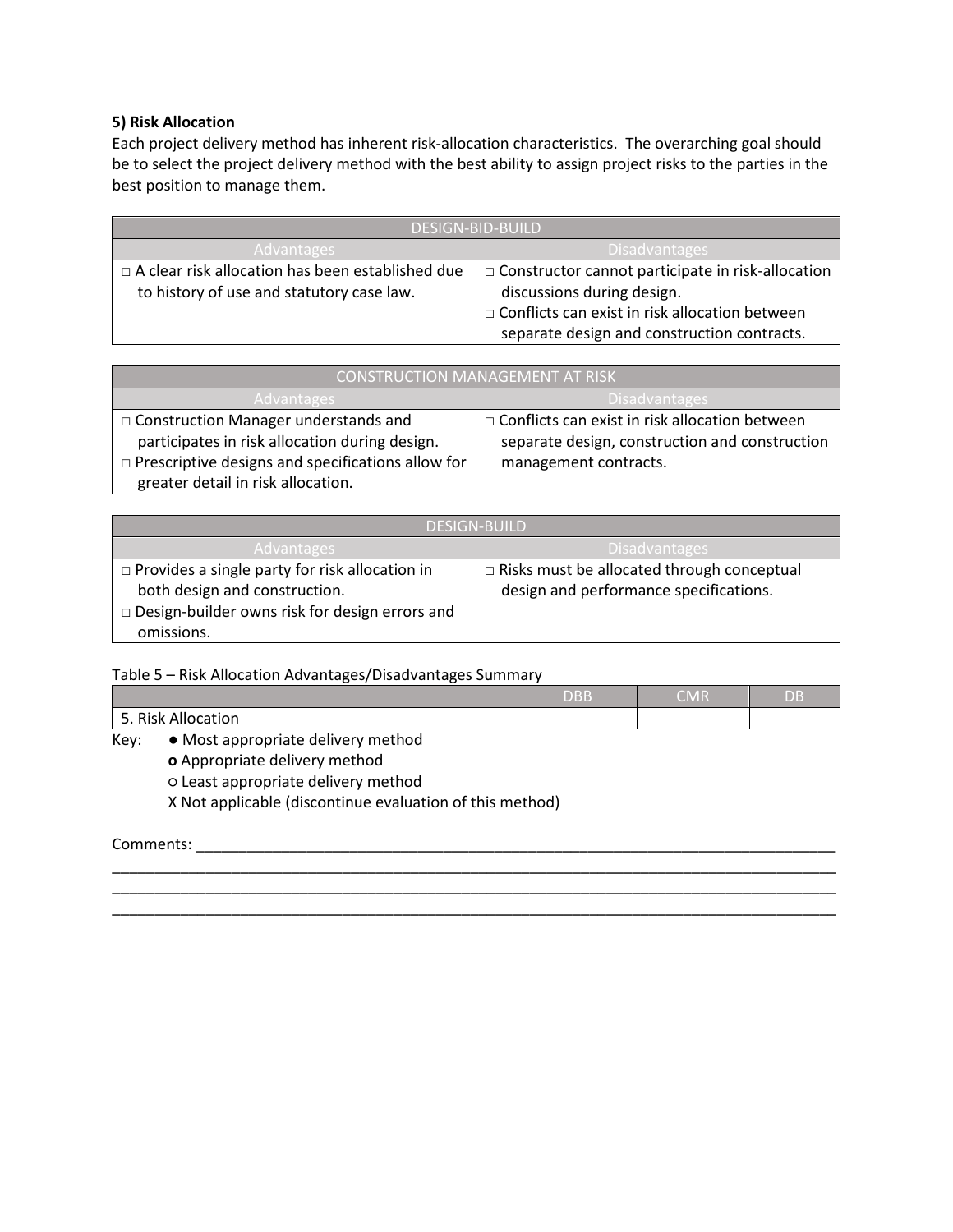#### **6. Agency Goals and Objectives**

Agency goals define project success. The extent to which these goals align with the inherent attributes of each project delivery method has a significant bearing on delivery method selection.

| DESIGN-BID-BUILD                                                                     |                                                                                                                                                                                                                                      |  |
|--------------------------------------------------------------------------------------|--------------------------------------------------------------------------------------------------------------------------------------------------------------------------------------------------------------------------------------|--|
| 'Advantages                                                                          | <b>Disadvantages</b>                                                                                                                                                                                                                 |  |
| $\Box$ The DBB process allows for goals to be defined<br>through the design process. | $\Box$ Separate design and construction contracts can<br>make goals more difficult to align and manage.<br>$\Box$ If not developed correctly, detailed designs and<br>prescriptive specifications can conflict with<br>agency goals. |  |

| <b>CONSTRUCTION MANAGEMENT AT RISK</b>        |                                                     |  |  |
|-----------------------------------------------|-----------------------------------------------------|--|--|
| <b>Advantages</b>                             | <b>Disadvantages</b>                                |  |  |
| □ Agency can involve the CMR in refinement of | $\Box$ The agency must have the goals substantially |  |  |
| goals while working together to refine the    | developed when the construction manager             |  |  |
| scope and the GMP.                            | contract is awarded.                                |  |  |
| □ Qualifications-based construction manager   | $\Box$ The negotiation of a GMP may inhibit the     |  |  |
| selection can align the team with the project | alignment of project goals between the agency       |  |  |
| goals.                                        | and the construction manager.                       |  |  |

| <b>DESIGN-BUILD</b>                                                                                                                                                                                               |                                                                                                              |  |
|-------------------------------------------------------------------------------------------------------------------------------------------------------------------------------------------------------------------|--------------------------------------------------------------------------------------------------------------|--|
| 'Advantages                                                                                                                                                                                                       | 'Disadvantages                                                                                               |  |
| □ Best-value design-builder selection can align<br>the team with the project goals.<br>$\Box$ Properly written procurement performance<br>criteria can help design-builders innovate to<br>achieve project goals. | $\Box$ To ensure success, agencies must completely<br>understand goals prior to awarding the DB<br>contract. |  |

Table 6 – Agency Goals and Objectives Advantages/Disadvantages Summary

|                                            | DBB' | CMR | ЮB |
|--------------------------------------------|------|-----|----|
| 6. Agency Goals and Objectives             |      |     |    |
| • Most appropriate delivery method<br>Key: |      |     |    |

\_\_\_\_\_\_\_\_\_\_\_\_\_\_\_\_\_\_\_\_\_\_\_\_\_\_\_\_\_\_\_\_\_\_\_\_\_\_\_\_\_\_\_\_\_\_\_\_\_\_\_\_\_\_\_\_\_\_\_\_\_\_\_\_\_\_\_\_\_\_\_\_\_\_\_\_\_\_\_\_\_\_\_\_\_

\_\_\_\_\_\_\_\_\_\_\_\_\_\_\_\_\_\_\_\_\_\_\_\_\_\_\_\_\_\_\_\_\_\_\_\_\_\_\_\_\_\_\_\_\_\_\_\_\_\_\_\_\_\_\_\_\_\_\_\_\_\_\_\_\_\_\_\_\_\_\_\_\_\_\_\_\_\_\_\_\_\_\_\_\_

\_\_\_\_\_\_\_\_\_\_\_\_\_\_\_\_\_\_\_\_\_\_\_\_\_\_\_\_\_\_\_\_\_\_\_\_\_\_\_\_\_\_\_\_\_\_\_\_\_\_\_\_\_\_\_\_\_\_\_\_\_\_\_\_\_\_\_\_\_\_\_\_\_\_\_\_\_\_\_\_\_\_\_\_\_

**o** Appropriate delivery method ○ Least appropriate delivery method X Not applicable (discontinue evaluation of this method)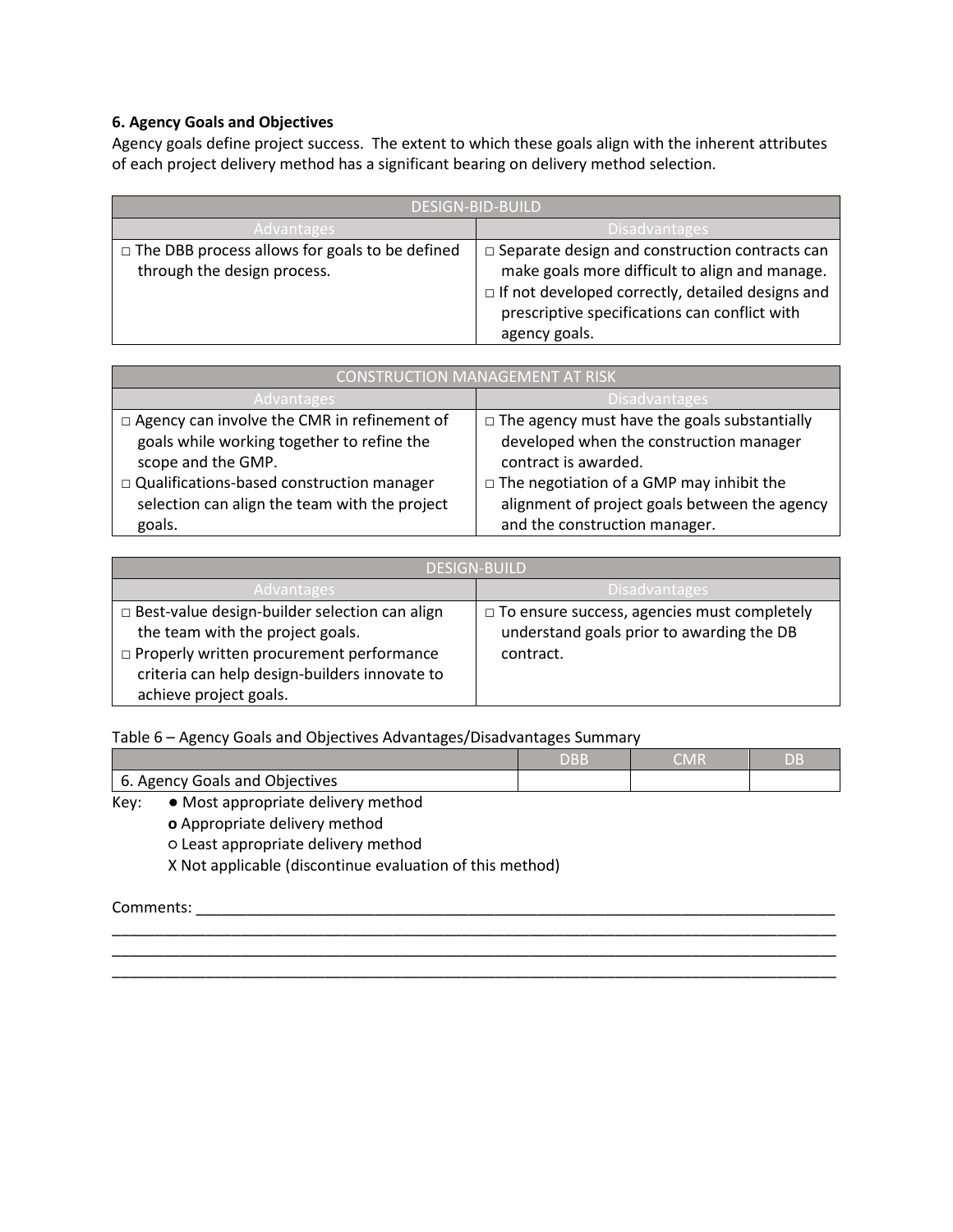#### **7) Agency Control of Project**

The owner's ability to control the details of design and construction varies with each project delivery method. (Note that cost control and time control are described in other issues.)

| <b>DESIGN-BID-BUILD</b>                              |                                                      |  |
|------------------------------------------------------|------------------------------------------------------|--|
| <b>Disadvantages</b><br><b>Advantages</b>            |                                                      |  |
| $\Box$ The use of prescriptive specifications and    | $\Box$ With additional control come added activities |  |
| complete designs at the time of award                | and responsibility for agency staff.                 |  |
| provides agencies with the most control over         | $\Box$ THE DBB method can be prone to change         |  |
| the project.                                         | orders if any design conflicts or constructability   |  |
| $\square$ Separate design and construction contracts | issues are found.                                    |  |
| provide clear checks and balances.                   |                                                      |  |

| CONSTRUCTION MANAGEMENT AT RISK             |                                                |  |  |
|---------------------------------------------|------------------------------------------------|--|--|
| 'Disadvantages<br>Advantages                |                                                |  |  |
| $\Box$ The CMR method benefits from early   | □ Agency control of CMR delivery requires more |  |  |
| constructor involvement, but still has the  | effort due to the use of multiple design       |  |  |
| benefit of separate design and construction | packages and the need for a GMP pricing        |  |  |
| contracts.                                  | structure.                                     |  |  |

| <b>DESIGN-RUILD</b>                                      |                                                      |  |  |
|----------------------------------------------------------|------------------------------------------------------|--|--|
| <b>Disadvantages</b><br>'Advantages                      |                                                      |  |  |
| $\Box$ The transfer of design liability lessens the need | $\Box$ Award at a conceptual design level means that |  |  |
| for agency control over design.                          | the agency will lose control over the details of     |  |  |
|                                                          | the final design.                                    |  |  |

Table 7 – Agency Control of Project Advantages/Disadvantages Summary

|                                                                   | $\sim$ $\sim$ $\sim$<br>. | DВ |
|-------------------------------------------------------------------|---------------------------|----|
| $\overline{\phantom{a}}$<br>control:<br>Project<br>∩t<br>Agency ( |                           |    |

\_\_\_\_\_\_\_\_\_\_\_\_\_\_\_\_\_\_\_\_\_\_\_\_\_\_\_\_\_\_\_\_\_\_\_\_\_\_\_\_\_\_\_\_\_\_\_\_\_\_\_\_\_\_\_\_\_\_\_\_\_\_\_\_\_\_\_\_\_\_\_\_\_\_\_\_\_\_\_\_\_\_\_\_\_

\_\_\_\_\_\_\_\_\_\_\_\_\_\_\_\_\_\_\_\_\_\_\_\_\_\_\_\_\_\_\_\_\_\_\_\_\_\_\_\_\_\_\_\_\_\_\_\_\_\_\_\_\_\_\_\_\_\_\_\_\_\_\_\_\_\_\_\_\_\_\_\_\_\_\_\_\_\_\_\_\_\_\_\_\_

Key: ● Most appropriate delivery method

**o** Appropriate delivery method

○ Least appropriate delivery method

X Not applicable (discontinue evaluation of this method)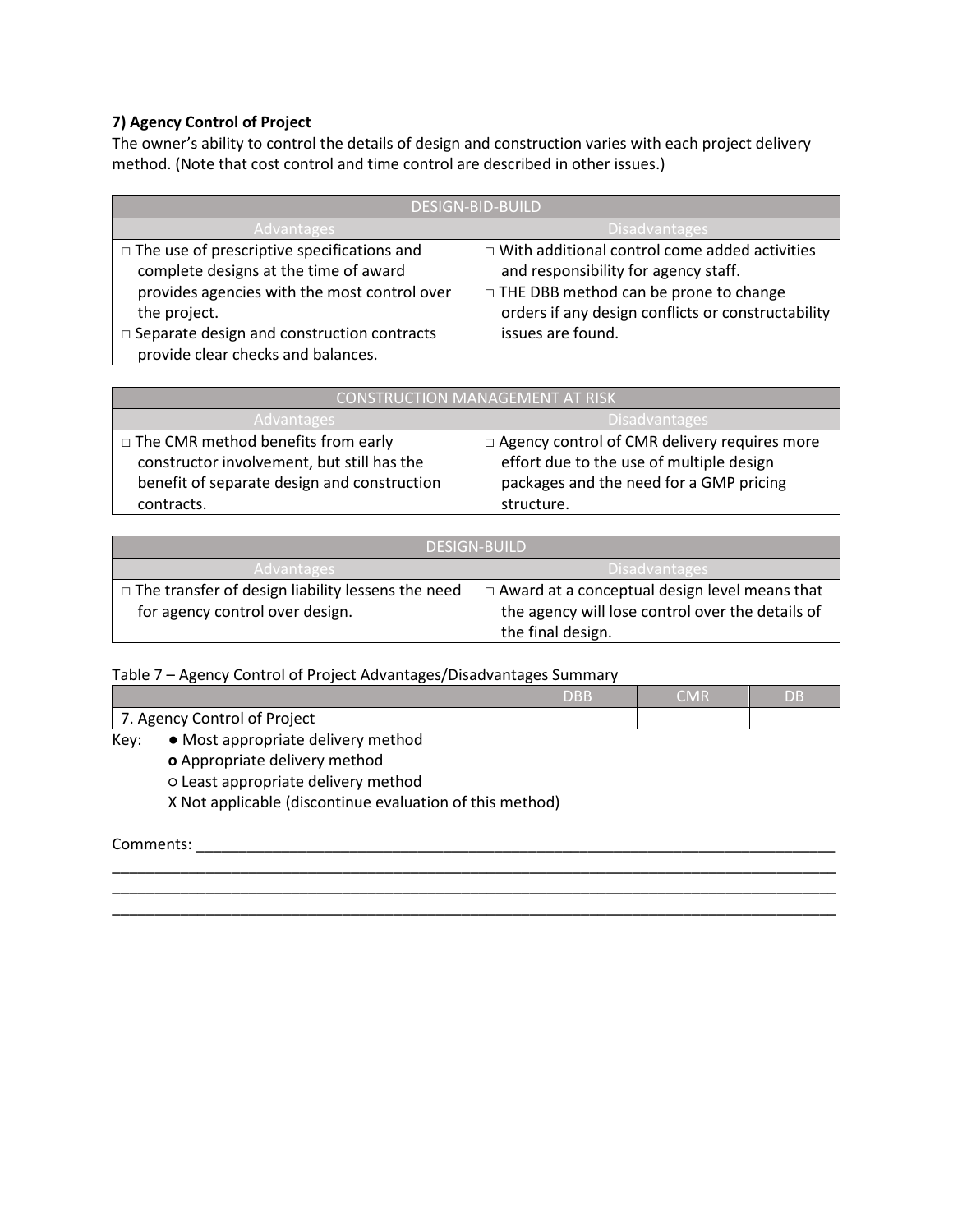#### **8) Agency Control of the Project**

The owner's ability to control the details of design and construction varies with each project delivery method. (Note that cost control and time control are described in other issues).

| <b>DESIGN-BID-BUILD</b>                              |                                                      |  |  |
|------------------------------------------------------|------------------------------------------------------|--|--|
| <b>Disadvantages</b><br><b>Advantages</b>            |                                                      |  |  |
| $\Box$ The use of prescriptive specifications and    | $\Box$ With additional control come added activities |  |  |
| complete designs at the time of award                | and responsibility for agency staff.                 |  |  |
| provides agencies with the most control over         | $\Box$ The DBB method can be prone to change         |  |  |
| the project.                                         | orders if any design conflicts or constructability   |  |  |
| $\square$ Separate design and construction contracts | issues are found.                                    |  |  |
| provide clear checks and balances.                   |                                                      |  |  |

| CONSTRUCTION MANAGEMENT AT RISK             |                                                |  |  |
|---------------------------------------------|------------------------------------------------|--|--|
| Advantages                                  | Disadvantages,                                 |  |  |
| $\Box$ The CMR method benefits from early   | □ Agency control of CMR delivery requires more |  |  |
| constructor involvement, but still has the  | effort due to the use of multiple design       |  |  |
| benefit of separate design and construction | packages and the need for a GMP pricing        |  |  |
| contracts.                                  | structure.                                     |  |  |

| <b>DESIGN-RUILD</b>                                      |                                                      |  |  |
|----------------------------------------------------------|------------------------------------------------------|--|--|
| <b>Disadvantages</b><br>'Advantages                      |                                                      |  |  |
| $\Box$ The transfer of design liability lessens the need | $\Box$ Award at a conceptual design level means that |  |  |
| for agency control over design.                          | the agency will lose control over the details of     |  |  |
|                                                          | the final design.                                    |  |  |

Table 8 – Third Party Agreement Advantages/Disadvantages Summary

| 8. Third Party Agreement                               |  |  |
|--------------------------------------------------------|--|--|
| $\bullet$ Most appropriate delivery method<br>$V \sim$ |  |  |

\_\_\_\_\_\_\_\_\_\_\_\_\_\_\_\_\_\_\_\_\_\_\_\_\_\_\_\_\_\_\_\_\_\_\_\_\_\_\_\_\_\_\_\_\_\_\_\_\_\_\_\_\_\_\_\_\_\_\_\_\_\_\_\_\_\_\_\_\_\_\_\_\_\_\_\_\_\_\_\_\_\_\_\_\_

\_\_\_\_\_\_\_\_\_\_\_\_\_\_\_\_\_\_\_\_\_\_\_\_\_\_\_\_\_\_\_\_\_\_\_\_\_\_\_\_\_\_\_\_\_\_\_\_\_\_\_\_\_\_\_\_\_\_\_\_\_\_\_\_\_\_\_\_\_\_\_\_\_\_\_\_\_\_\_\_\_\_\_\_\_

Key: ● Most appropriate delivery method

**o** Appropriate delivery method

○ Least appropriate delivery method

X Not applicable (discontinue evaluation of this method)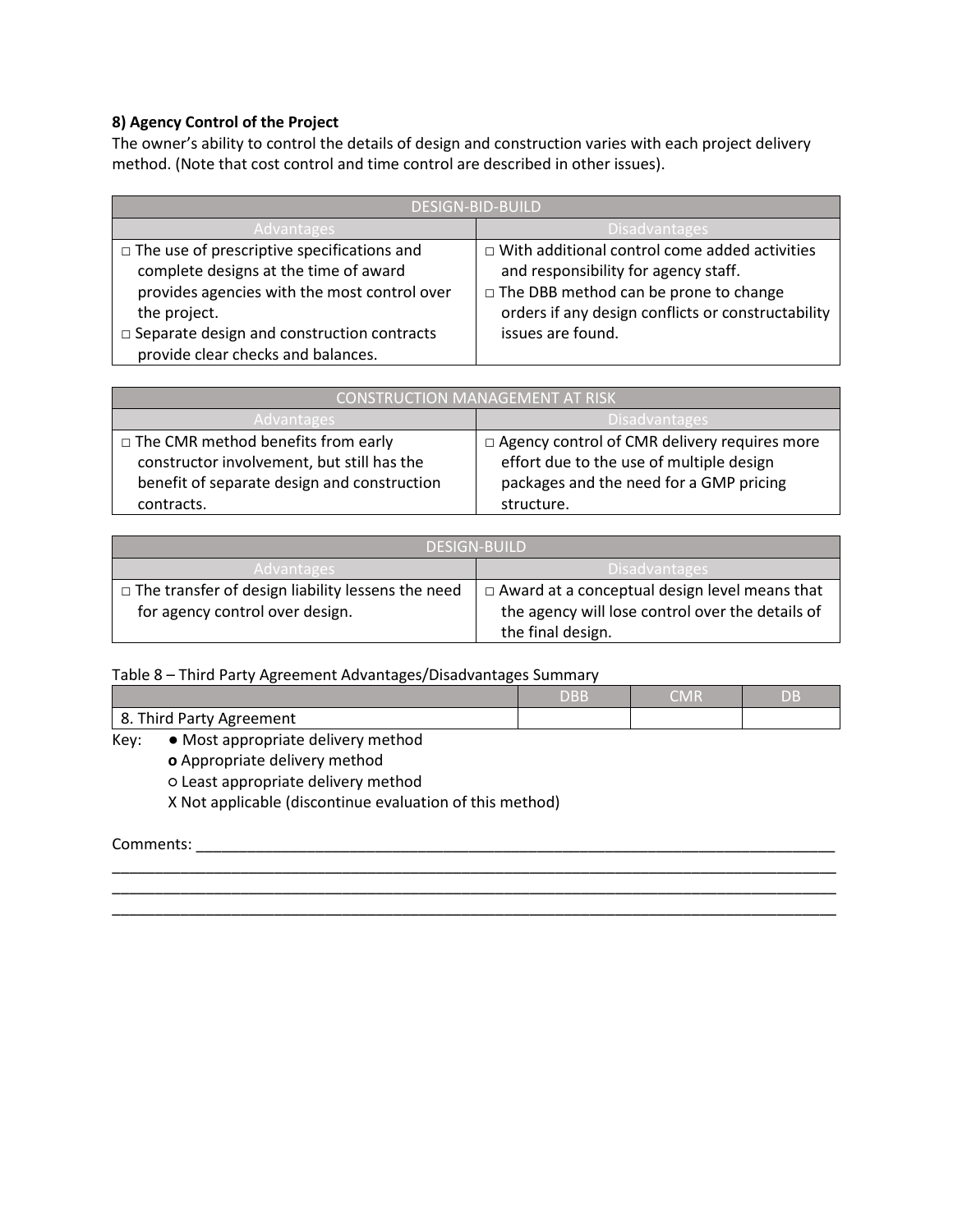#### **9) Stakeholder/Community Input**

This issue addresses the opportunity for stakeholder involvement afforded by the delivery methods.

| DESIGN-BID-BUILD                                    |                                                   |  |  |
|-----------------------------------------------------|---------------------------------------------------|--|--|
| <b>Disadvantages</b><br>Advantages                  |                                                   |  |  |
| $\Box$ Separate design and construction phases give | $\Box$ The opportunity for stakeholder changes in |  |  |
| an opportunity to get stakeholders' inputs          | design can cause delays in the project and add    |  |  |
| before the commencement of construction.            | to the costs in the form of change orders.        |  |  |

| CONSTRUCTION MANAGEMENT AT RISK           |                                                   |  |
|-------------------------------------------|---------------------------------------------------|--|
| Disadvantages<br>Advantages               |                                                   |  |
| $\Box$ The construction experience of the | $\Box$ Stakeholder input can make GMP negotiation |  |
| construction manager can help facilitate  | troublesome if not managed correctly.             |  |
| stakeholder input.                        |                                                   |  |

| <b>DESIGN-BUILD</b>                                 |                                                     |  |  |
|-----------------------------------------------------|-----------------------------------------------------|--|--|
| 'Advantages                                         | Disadvantages                                       |  |  |
| $\Box$ The owner can require the DB contractor to   | $\Box$ Any change because of community inputs after |  |  |
| include a public information and outreach           | the issuance of RFP can be costly.                  |  |  |
| program to facilitate communities' inputs.          |                                                     |  |  |
| $\Box$ Design-builders can be innovative in helping |                                                     |  |  |
| gain community involvement.                         |                                                     |  |  |

Table 9 – Stakeholder/Community Input Advantages/Disadvantages Summary

|                                     | DBB | WIND | DΒ |
|-------------------------------------|-----|------|----|
| Stakeholder/Community<br>q<br>Input |     |      |    |

\_\_\_\_\_\_\_\_\_\_\_\_\_\_\_\_\_\_\_\_\_\_\_\_\_\_\_\_\_\_\_\_\_\_\_\_\_\_\_\_\_\_\_\_\_\_\_\_\_\_\_\_\_\_\_\_\_\_\_\_\_\_\_\_\_\_\_\_\_\_\_\_\_\_\_\_\_\_\_\_\_\_\_\_\_ \_\_\_\_\_\_\_\_\_\_\_\_\_\_\_\_\_\_\_\_\_\_\_\_\_\_\_\_\_\_\_\_\_\_\_\_\_\_\_\_\_\_\_\_\_\_\_\_\_\_\_\_\_\_\_\_\_\_\_\_\_\_\_\_\_\_\_\_\_\_\_\_\_\_\_\_\_\_\_\_\_\_\_\_\_

- Key: Most appropriate delivery method
	- **o** Appropriate delivery method

○ Least appropriate delivery method

X Not applicable (discontinue evaluation of this method)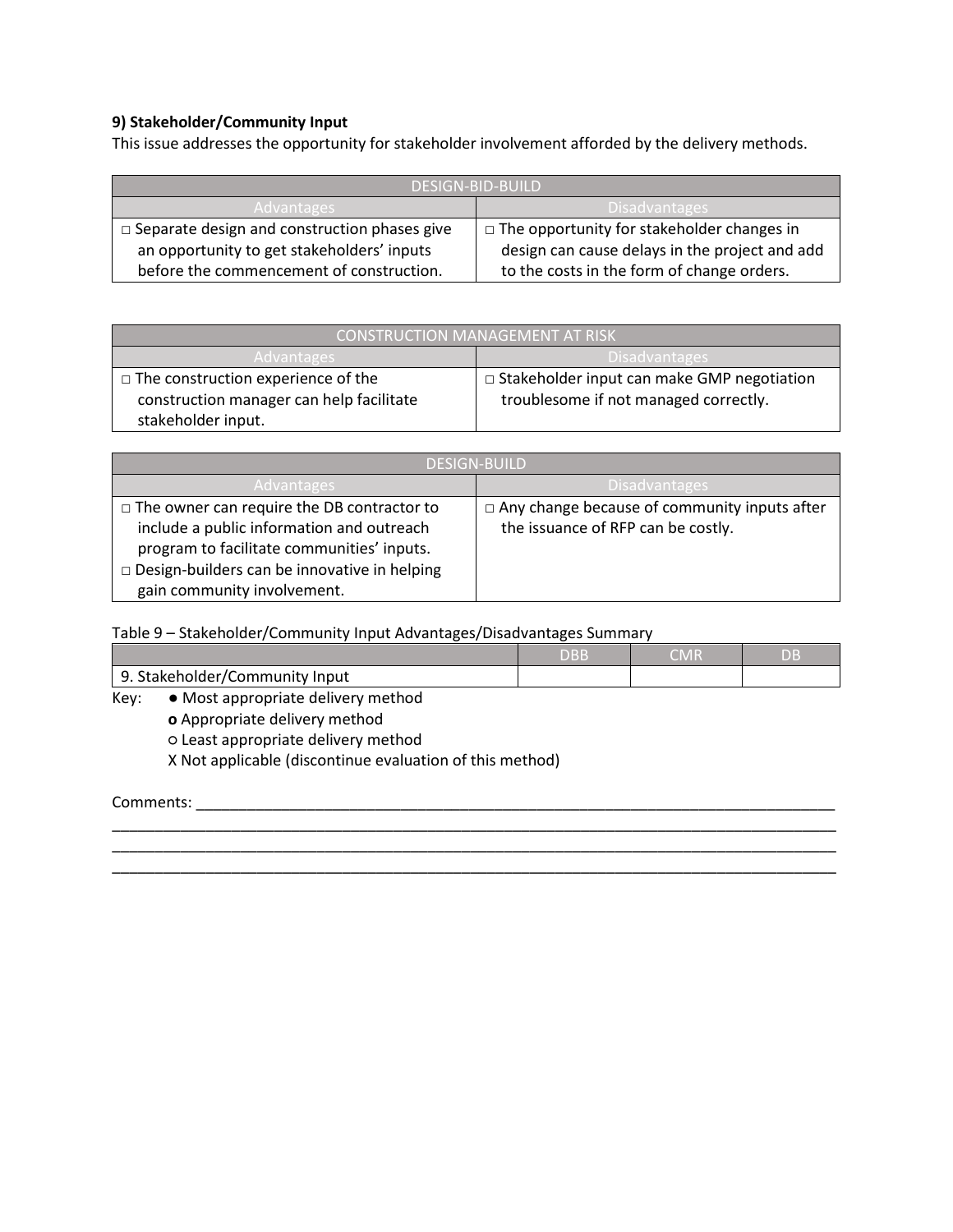#### **10) Lifecycle Costs**

Delivery methods can influence costs in the operation and maintenance phase. This issue focuses on the opportunities or barriers that each delivery method provides with regard to lifecycle costs.

| DESIGN-BID-BUILD                                      |                                                |  |
|-------------------------------------------------------|------------------------------------------------|--|
| Advantages,                                           | <b>Disadvantages</b>                           |  |
| $\Box$ The agency can control lifecycle costs through | □ The DBB system allows for little constructor |  |
| completed design and performance                      | input into lifecycle costs.                    |  |
| specifications.                                       |                                                |  |

| CONSTRUCTION MANAGEMENT AT RISK                  |                                                       |  |
|--------------------------------------------------|-------------------------------------------------------|--|
| 'Disadvantages<br>Advantages                     |                                                       |  |
| $\Box$ CMR has all the benefits of DBB, plus the | $\Box$ If lifecycle performance criteria are not well |  |
| agency can leverage construction manager's       | understood during the development of the              |  |
| input into lifecycle costs.                      | GMP, lifecycle issues may be difficult to             |  |
|                                                  | incorporate into the final project.                   |  |

| <b>DESIGN-BUILD</b>                                                                                                                                              |                                                                                                                                                      |  |  |
|------------------------------------------------------------------------------------------------------------------------------------------------------------------|------------------------------------------------------------------------------------------------------------------------------------------------------|--|--|
| Advantages                                                                                                                                                       | 'Disadvantages                                                                                                                                       |  |  |
| $\Box$ The agency can use performance criteria to set<br>lifecycle performance standards and rely on<br>design-builder innovation to achieve these<br>standards. | $\Box$ If lifecycle performance criteria are not well<br>understood at the procurement stage, they will<br>not be incorporated into the DB contract. |  |  |

Table 10 – Lifecycle Costs Advantages/Disadvantages Summary

|                                     | <b>NDD</b> | CMR | DB |
|-------------------------------------|------------|-----|----|
| 10<br>Lifecycle Costs<br>TO.        |            |     |    |
| $\cdot$<br>and a little of the<br>. |            |     |    |

\_\_\_\_\_\_\_\_\_\_\_\_\_\_\_\_\_\_\_\_\_\_\_\_\_\_\_\_\_\_\_\_\_\_\_\_\_\_\_\_\_\_\_\_\_\_\_\_\_\_\_\_\_\_\_\_\_\_\_\_\_\_\_\_\_\_\_\_\_\_\_\_\_\_\_\_\_\_\_\_\_\_\_\_\_ \_\_\_\_\_\_\_\_\_\_\_\_\_\_\_\_\_\_\_\_\_\_\_\_\_\_\_\_\_\_\_\_\_\_\_\_\_\_\_\_\_\_\_\_\_\_\_\_\_\_\_\_\_\_\_\_\_\_\_\_\_\_\_\_\_\_\_\_\_\_\_\_\_\_\_\_\_\_\_\_\_\_\_\_\_ \_\_\_\_\_\_\_\_\_\_\_\_\_\_\_\_\_\_\_\_\_\_\_\_\_\_\_\_\_\_\_\_\_\_\_\_\_\_\_\_\_\_\_\_\_\_\_\_\_\_\_\_\_\_\_\_\_\_\_\_\_\_\_\_\_\_\_\_\_\_\_\_\_\_\_\_\_\_\_\_\_\_\_\_\_

Key: ● Most appropriate delivery method

**o** Appropriate delivery method

○ Least appropriate delivery method

X Not applicable (discontinue evaluation of this method)